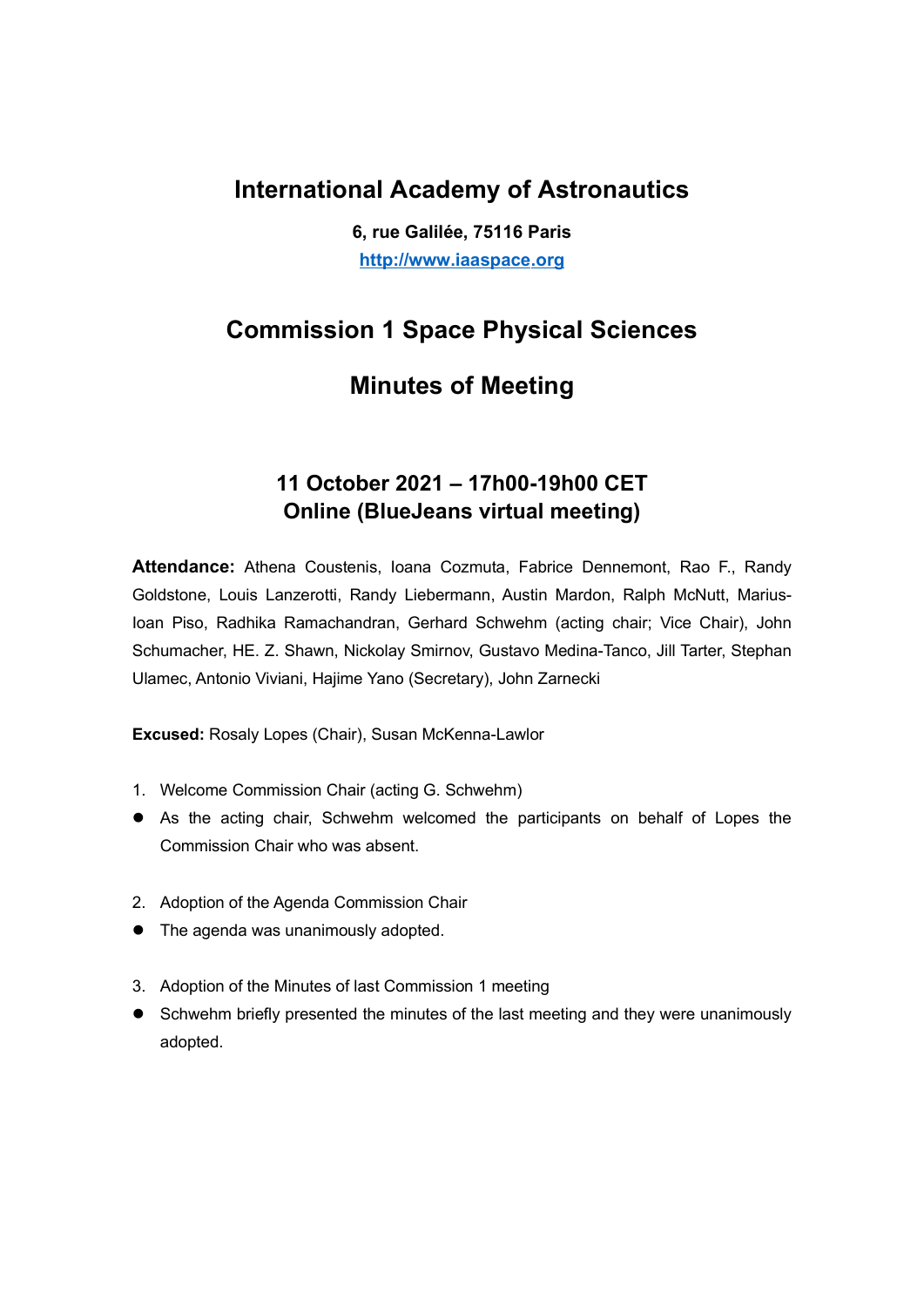#### 4. IAA Cosmic Studies

#### 4.1 Current Studies

- SG 1.9 Satellite remote sensing of aerosols in the Earth atmosphere

(Chair: Yatskiv Yaroslav)

 Despite the decision to provide the status feedback to the Commission at the last meeting, no new reports were made. Since this study is based on results from a satellite which is not launched yet, it has been kept on hold for more than five years. The Commission decided to ask the study team to present a white paper and then to close this study group.

- SG 1.13 Small Satellites for Extremely Low Cost Planetary Mission

(Chairs: Baker John, Vane Gregg)

 Since the last meeting, there were no new inputs to the Commission. It was suggested the Commission Chair Lopez to ask the status of the final report to Vane.

- SG 1.14 Integrated Precursor Distinguish in Multi-Geophysical Fields around Global Earthquake Events with Magnitude larger than 7 in Recent 10 Years

(Chairs: Bao Weimin, Contant Jean-Michel, Kuznetsov Vladimir)

- Dennemont reported the progress in last six months. Although the final report was planned to be available in August 2021, now the study team proposes to send the English version of the final report to IAA by June 2022, while they said that the Chinese version of the final report had been already written up. The IAA office has not received the Chinese version yet, either.
- The Commission decided to take the following actions: (1) to send a letter to the study team leads for requesting to make the English version of the final report by March 2022 for expert reviews and evaluation, in order to close this study group; (2) to ask the study team to provide IAA the Chinese version of the final report as soon as possible.

- SG 1.15 International Cooperation on Space Weather

(Chair: McKenna-Lawlor Susan)

 No new progress was reported as McKenna-Lawlor was still recovering from illness. As she seemed the only author and there was no vice chair to delegate her role, the Commission decided to ask McKenna-Lawlor to terminate this study group.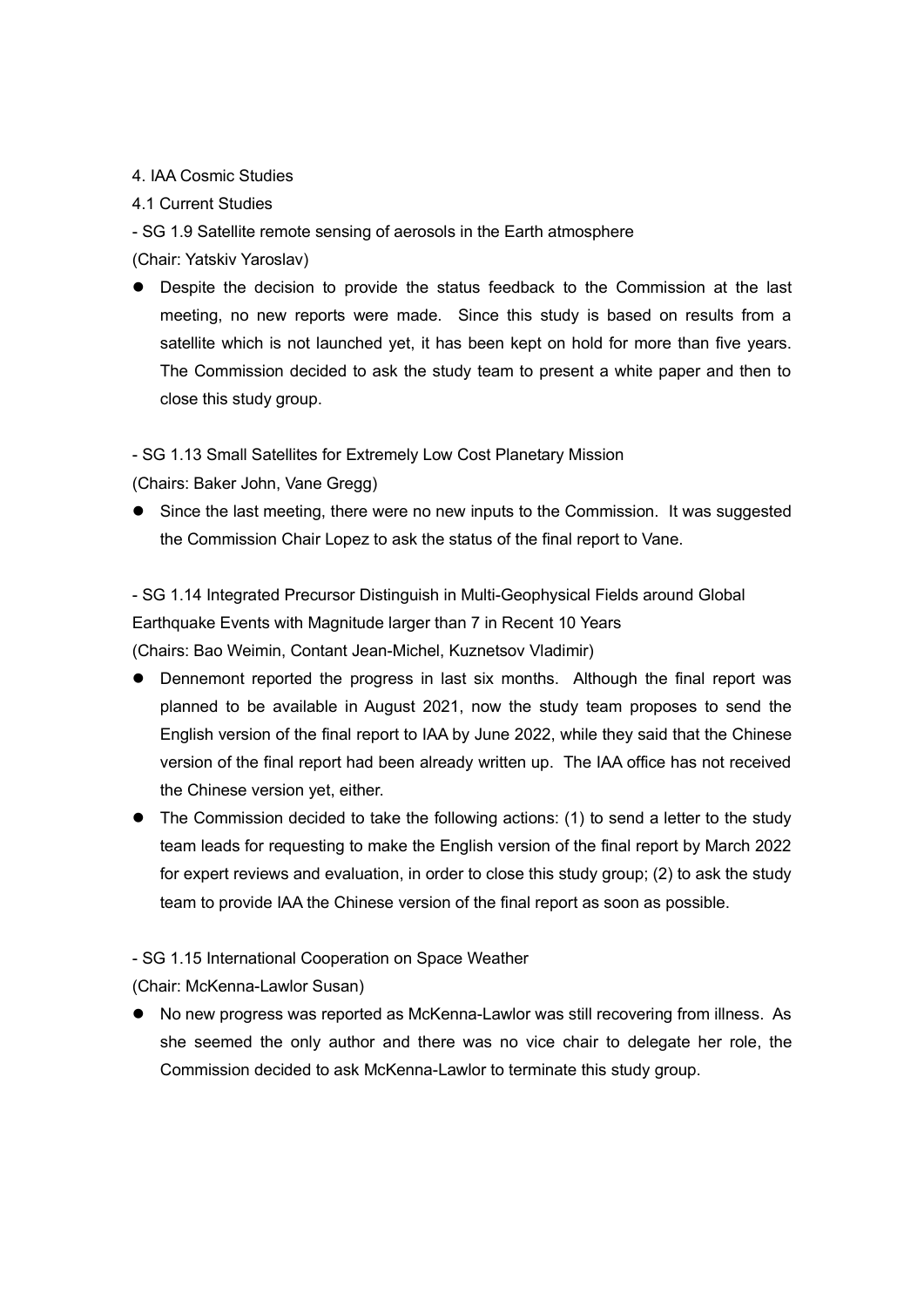#### 4.2 New Studies Proposals All

- SG 1.XX Study to be resubmitted (restart): Expanding Options for Implementing Planetary Protection during Human Space Exploration

(Chairs: Conley Catharine, Race Margaret)

- No new progress was reported. Coustenis, who is the current chair of COSPAR Planetary Protection Panel, explained the current efforts on the very same topics by professional scientists in COSPAR. The Commission agreed that IAA should not compete with these efforts. Since this study group has not shown willingness to continue this work, the Commission recommends to terminate this study group and not to approve its restart.
- **Instead, the Commission encourages this study group co-chairs to propose a new topic** or issue, potentially jointly studied by other commissions such as Commission 5, e.g., legal aspects of this topic, so that the IAA effort will not overlap with that of COSPAR.
	- Discussion on New Study Group Ideas
- Cozmuta, a new CM gave a self-introduction and suggested scientific and legal aspects of commercial spaceflight issue as a possible, new joint study topic with the Commission 5. Schwehm agreed to contact the Commission 5 for a joint study group proposal.
- "Impacts of commercial satellite constellation on astronomy" is a timely topic but rapidly changing its landscape. Ulamec, Zarnecki, Cozmuta, Schwehm, and McNutt supported that IAA needs a good study group proposal on this topic. Medina-Tanco cautioned that other international academic communities such as IAU, COSPAR, ESO, etc. also share this concern and IAA should avoid too much redundancy. The space traffic management may be a topic for other Commissions rather than the Commission 1.
- McNutt provided the information on www.commercial spaceflight.org.
- Ulamec and Cozmuta agreed to support preparation of this proposal from a joint team of commercial and scientific communities. Schwehm agreed to coordinate this action. The new study group proposal should be reported in the next March Commission meeting.
- If any Commission members have other new study group ideas, they should propose it by writing to IAA HQ.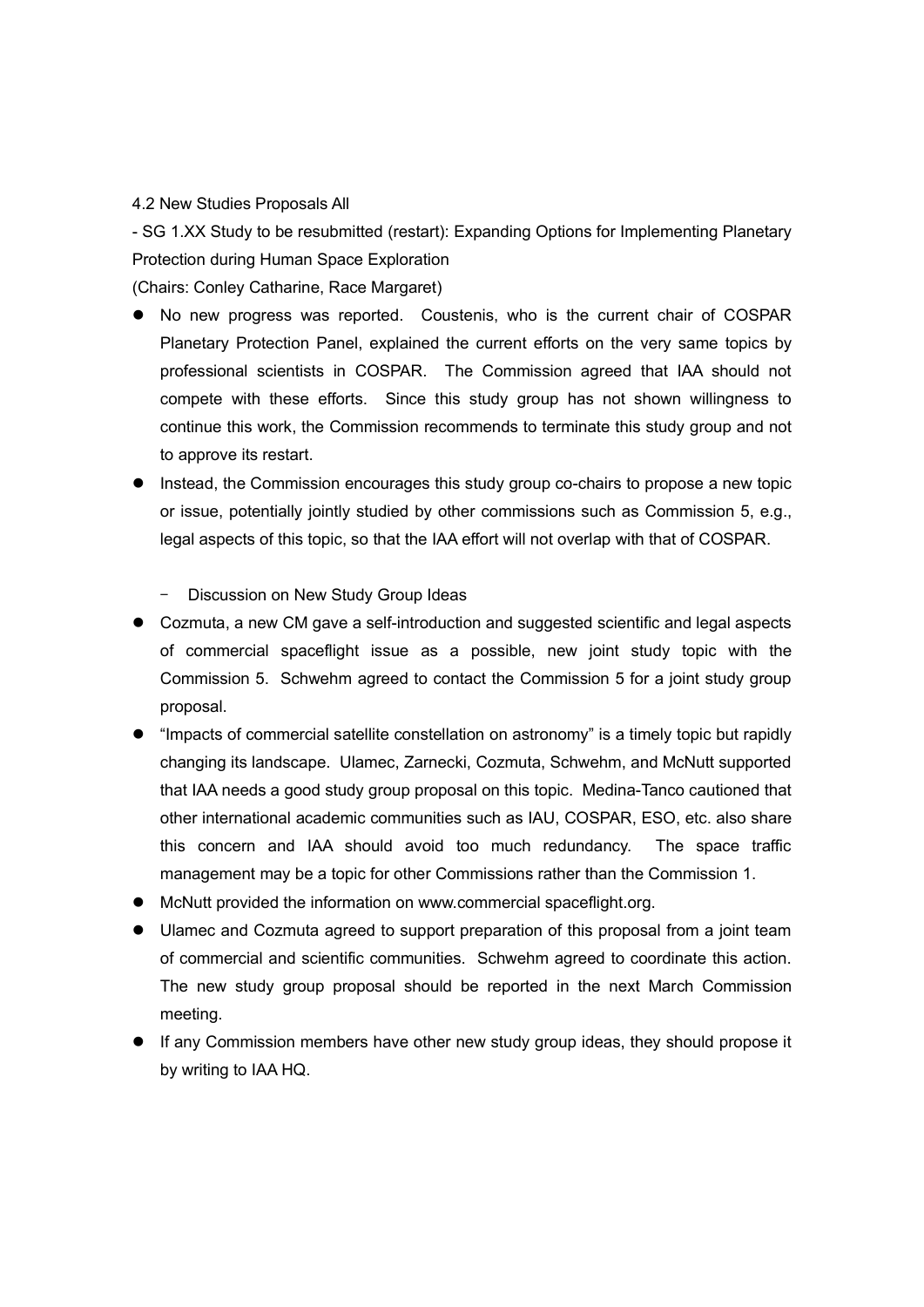#### 5. IAA Conferences

- 5.1 Current IAA Conferences
- 5.1.1 IAA Search for Life Signatures,

Location, Date TBD (before or directly after the IAC 2022 in Paris)

Program Committee Chair or representative: Claudio Maccone / Michael Garrett

New information has not been reported yet.

IAA Symposium on the Future of Space Exploration Program Committee Chair or representative: Giancarlo Genta

IAA Space Flight Safety Symposium (SFS)

Program Committee Chair or representative: Nickolay Smirnov

 $\bullet$  It was taken place as a face-to-face meeting in June 2021. There were  $\sim$ 50 abstracts and ~20 of them were submitted to Acta Astronautica for publication. The next symposium will be in June 2022.

#### IAA 14<sup>th</sup> Low Cost Planetary Mission (LCPM) 2022

Program Committee Chair or representative: Hajime Yano, John Baker, Pierre Bousquet

 Yano reported the status of LCPM preparation. Despite the COVID-19 global pandemic, ISTS (International Symposium on Space Technology and Science) organized by JSASS (Japan Society of Astronautical and Space Sciences) will jointly host this hybrid meeting between online and onsite in Beppu, Kyushu, Japan on February 26 – March 4, 2022. The LCPM will be a 3-days session within the ISTS schedule and a dedicated conference room with 70+ seats and interactive online presentation system is secured. The abstract submission has been open and all the IAA members are welcome to attend. Online registration is a half of the onsite registration fee. The special issue of the refereed publications may be arranged with Acta Astronautica, if enough interests are shown. The details can be found at ISTS2022 homepage now and also at the IAA homepage soon.

#### 5.1.2 IAA Symposia at IAC

IAA Symposium on the Search for extraterrestrial intelligence (SETI) Program Committee Chair or representative: Claudio Maccone

● 39 abstracts would be presented at Dubai IAC this fall.